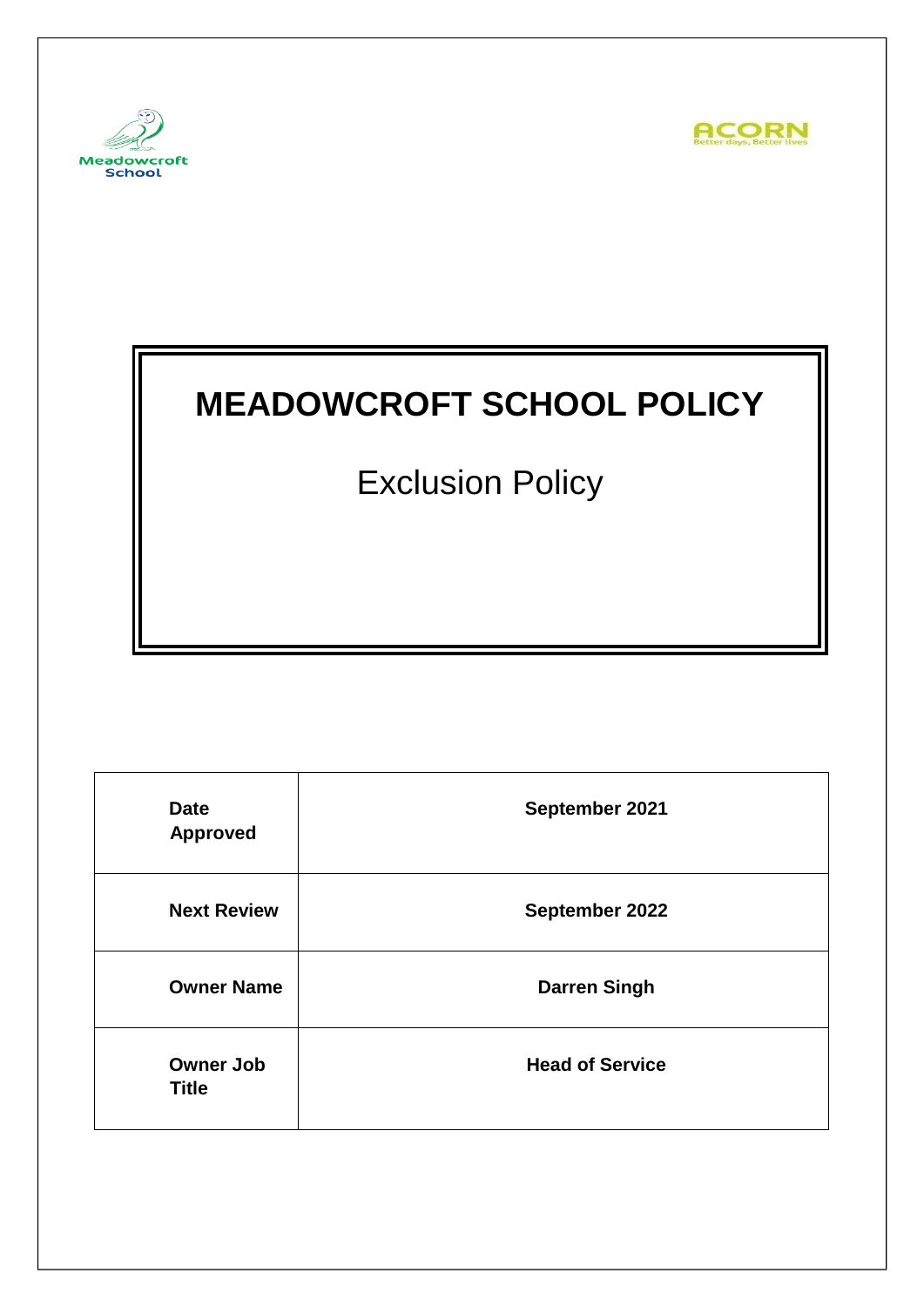

# **Exclusion Policy**

#### **Introduction**

This policy supports Meadowcroft School's ethos to strive to provide a caring, structured learning environment in which all Young People can develop academically, socially and emotionally, to their full potential, and in which Children and/or Young People (CYP) and staff feel safe, secure and valued.

The school takes a positive approach to encouraging good behaviour, however recognises that discipline in the school is essential to ensure that all pupils can benefit from the opportunities provided by education. The Government supports head teachers in using exclusion as a sanction where it is warranted. Nevertheless, it is important to say that the exclusion of a pupil, either for a fixed period or permanently, from Meadowcroft School will only be used as a last resort. The school recognises that it is responsible for communicating to pupils, staff and parents, its' expectations for standards of behaviour. The school has a range of policies and procedures in place to promote good behaviour and appropriate conduct and strives to foster good parental engagement.

This policy recognises that it is the Head Teacher's responsibility to:

- Promote good behaviour and discipline on the part of the school's CYP
- Secure an orderly and safe environment for CYP and staff
- Provide and safe environment for CYP to learn

The School has policies, practices, procedures and Staff training in place that promotes good behaviour and prevent poor behaviour. The School's behaviour policies are shared and publicised with CYP, Parents/Carers, School/Home Staff, and LA's are aware of the standards of behaviour expected of CYP and the range of sanctions that can be imposed. The School applies its behaviour policies in a fair, consistent, rigorous and non-discriminatory way and all areas of their application are monitored routinely to satisfy legal requirements under race, disability and gender discrimination law.

This policy recognises that in order to meet these responsibilities the Head Teacher may have to exclude CYP, whether for a fixed term or on a permanent basis, and seeks to clarify the circumstances under which this might take place and the procedures to be followed.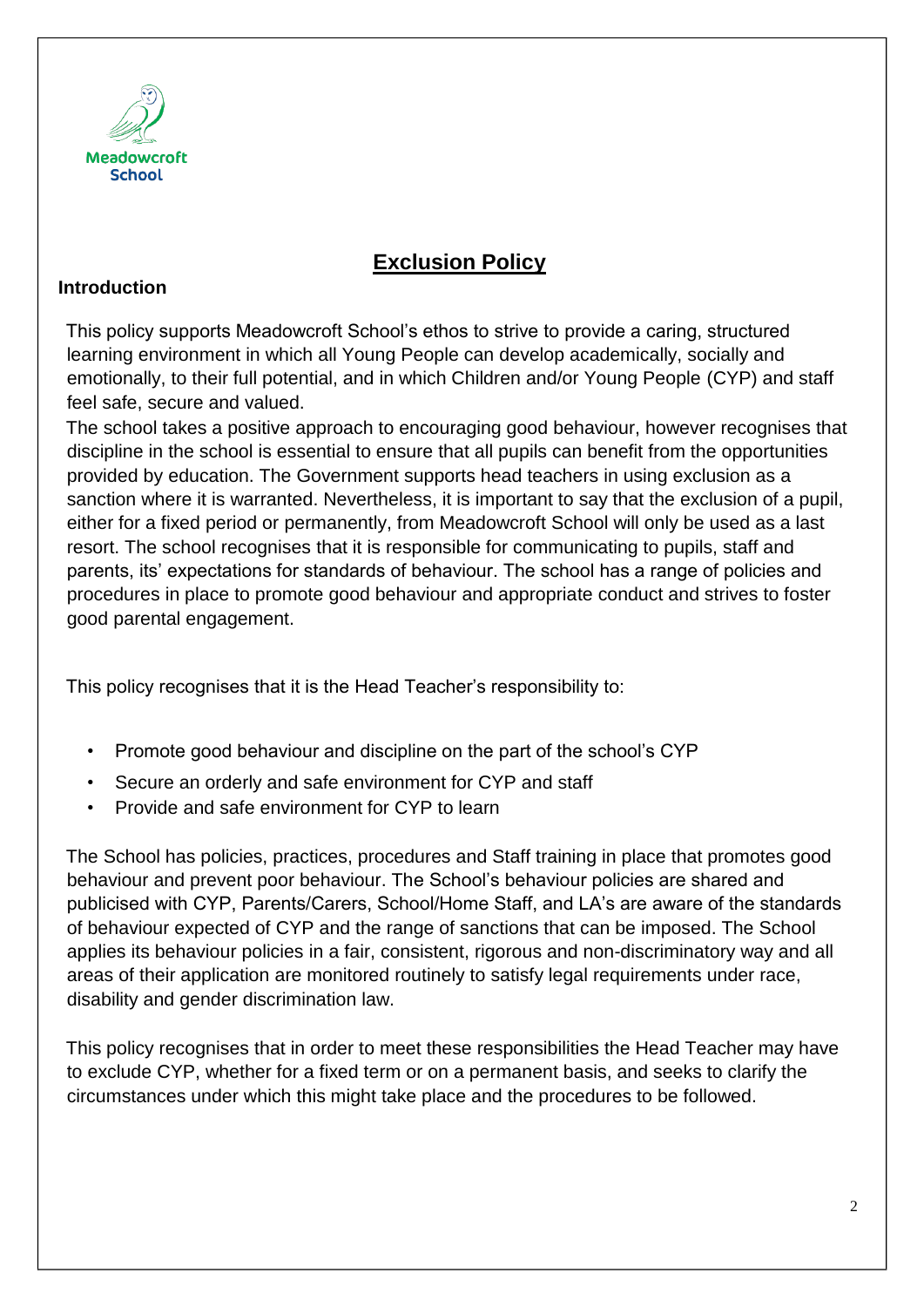

#### **Aim**

This policy aims to ensure that the exclusion of CYPs operates in the best interest of the CYP and the other CYP in the School, taking into account the range of Learning Disabilities and Difficulties, and the vulnerability they display.

#### **Objectives**

The objectives of the policy are:

- To ensure a shared understanding of the exclusion of CYPs
- To identify the circumstances under which a CYP may be excluded
- To identify the circumstances under which a CYP will not be excluded
- To ensure a consistent approach to the exclusion of CYPs

#### **Implementation**

Only the Head Teacher or, in their absence, a designated senior member of staff acting with their authority, can exclude a CYP from school. A decision to exclude a CYP will only be taken:

- In response to a serious breach or breaches of the school's behaviour policy, and
- If allowing the CYP to remain in the school would seriously harm the education and/or welfare of the CYP or others in the school.
- In response to a serious breach or breaches of the school health and safety policy. NOTE- During the COVID19 pandemic period CYP that spit at Staff, pupils or within the school buildings can result in a fixed term exclusion.
- In response to the CYP failing to adhere to the Schools Personal items policy and/or failure to hand in prohibited items such as cigarettes, lighters and/or a mobile phone.

The School's preferred method of managing protracted difficulties, around meeting the needs of CYP, is to work with all Stakeholders/Parents/Carers, to identify the reasons why the placement is failing. This process enables all parties to prepare a suitable transition plan, for moving on.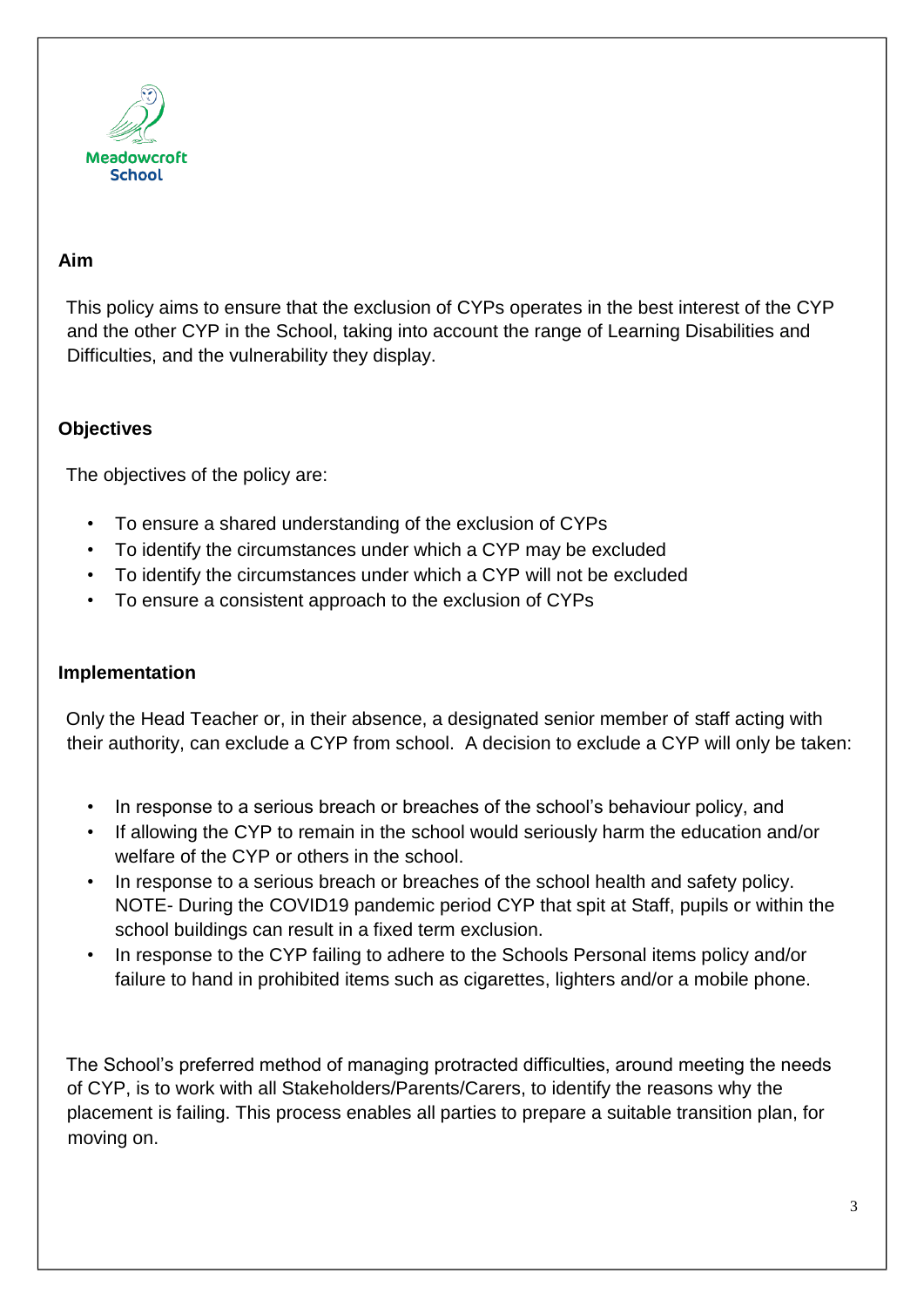

The decision to exclude a CYP, whether for a fixed term or permanent, is a serious one. The decision to exclude on a permanent basis is extremely serious and should normally be the final step in the process when the use of a range of strategies has proved unsuccessful. Where possible and depending on the circumstances of the incident an alternative to a fixed term exclusion is sought.

#### **Preventative Measures**

#### Internal exclusion

This alternative is in the form of an internal exclusion. CYP are expected to complete periods 1- 4 away from the rest of the CYP in the pastoral room with the support of a 1-1 staff member. In addition to this, CYP are expected to spend their breaks away from their peers. If the CYP adheres to the conditions placed upon them during periods 1-4, then they can re-join their class group for periods 5 and 6. If the CYP fails to adhere to the conditions of the internal exclusion it will be carried to the following day. In the event the CYP failed to adhere to the internal exclusion for a second day, a fixed term exclusion will be issued for 1 day.

#### Temporary Reduced Timetable

In some cases, the school may consider it appropriate to the needs of a particular child, to offer a reduced timetable for a limited period.

In this situation, paramount consideration would be given to the safeguarding of the child and a thorough risk assessment would be carried out. Any reduced timetable would be planned within an Alternative Curriculum (AC). The timetable would be time-limited with a clear plan to increase attendance back to full time.

#### Pastoral Support Plans

The PSP procedure and process is designed to support any pupil for whom the normal school based strategies have not been effective. It is a structured intervention for a pupil at risk of re occurring exclusion. The main purpose of the PSP is to maintain the pupil in school and avoid exclusion. A PSP ensures that interventions for a pupil at risk of permanent exclusion are coordinated and targeted to their needs.

#### EHCP reviews

Any pupil who is at serious risk of disaffection or exclusion, an interim or early review will be called. It will then be possible to consider the pupil's changing needs and recommend amendments to the EHCP, as an alternative to the pupil being excluded.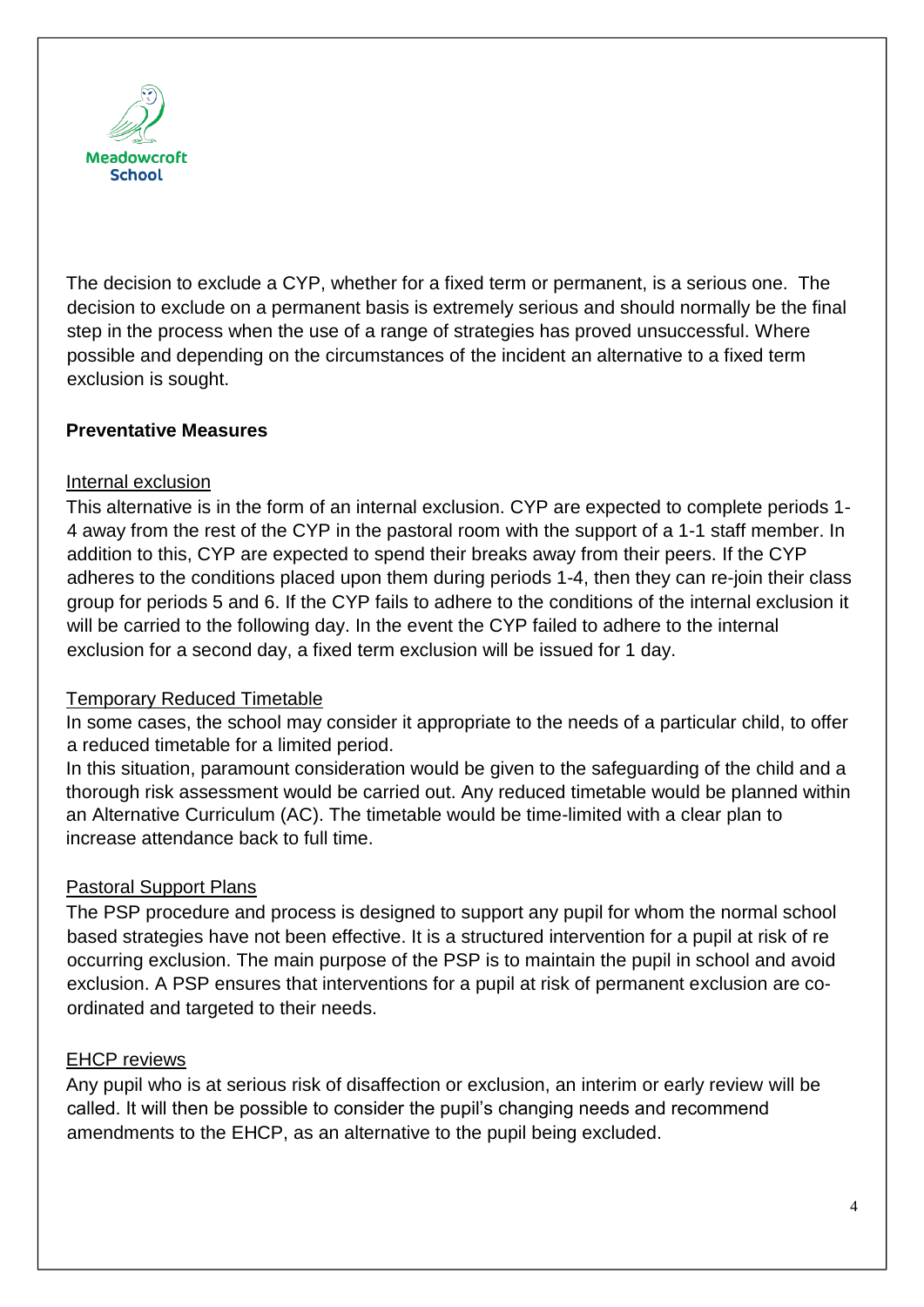

#### Holistic assessment

Disruptive behaviour can be an indication of unmet needs. When the school has concerns about a pupil's behaviour we will try to identify whether there are any causal factors and intervene early in order to reduce the need for a subsequent exclusion. In this situation the school will give consideration to a multi-agency assessment that goes beyond the pupil's educational needs.

Early intervention to address underlying causes of disruptive behaviour should include an assessment of whether appropriate provision is in place to support any SEND that a pupil may have. Head teachers should consider what extra support might be needed to identify and address the needs of pupils from key vulnerable groups in order to reduce their risk of exclusion.

#### **Safeguarding Children and Young People**

The school will take account of their legal duty of care when sending a pupil home following the exclusion. The school will ensure that:

- We are meeting the legal duty of care towards pupils. Parents will be formally notified of the exclusion and the child will not be placed at risk by, for example, being sent home without adequate supervision
- Safeguarding and child protection issues will be taken into account prior to the authorisation of an exclusion e.g. any contextual safeguarding concerns, family circumstances and risk of additional vulnerability.

## **Fixed Term (temporary) Exclusions**

A fixed term exclusion will be for the shortest time necessary. An exclusion for a period of time, from half a day to 5 days, for persistent or cumulative problems will be imposed only when the school has offered and implemented a range of support and management strategies. Examples of some of the strategies used are:

- Discussion with the pupil
- Support from the school's Family Liaison Officer
- Discussions with parents
- Sanctions (consequences) in school (see the Positive Behaviour Policy for details)
- Checking on any possible provocation
- Internal exclusions
- Referral to outside support agencies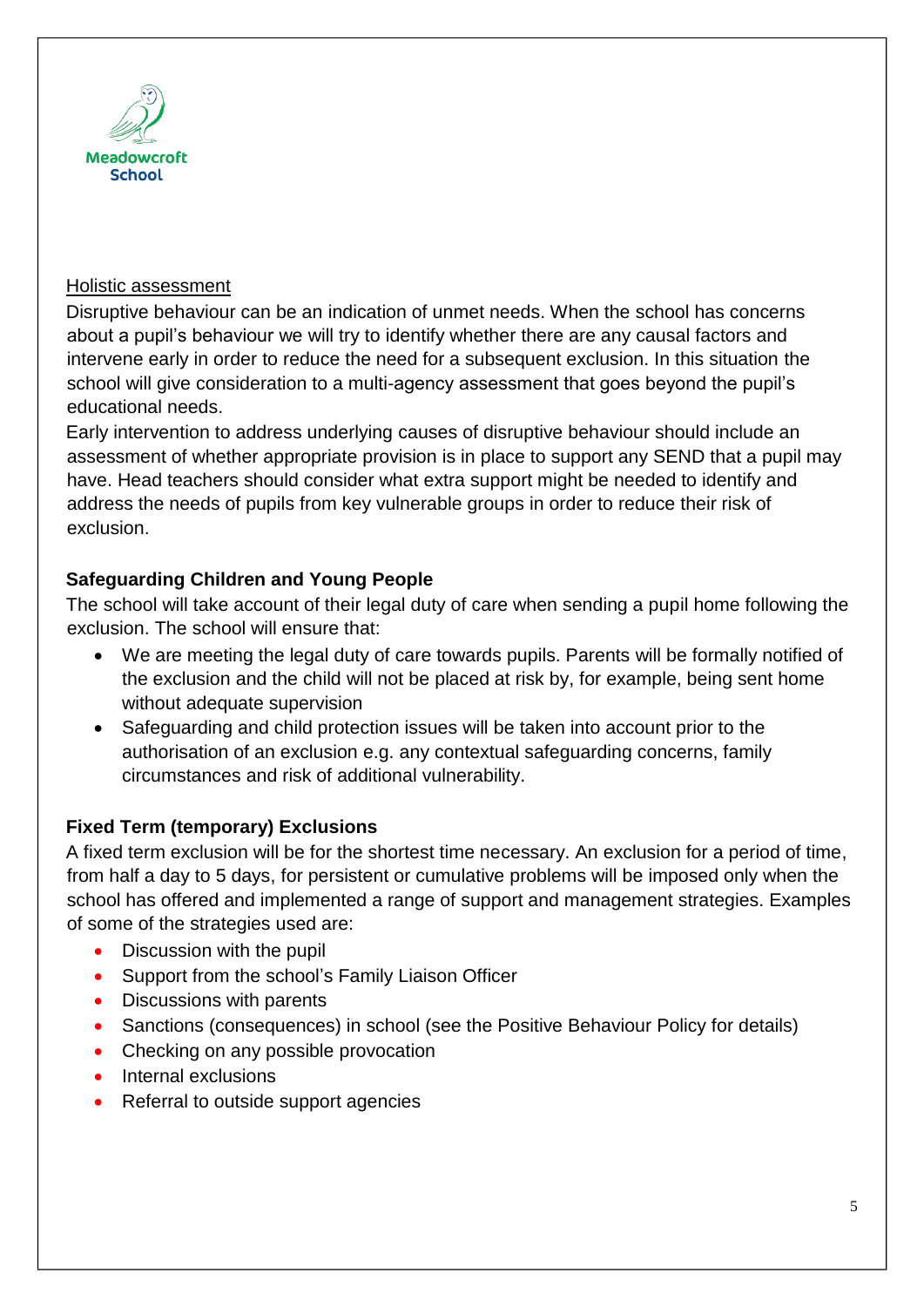

It is important to note that an exclusion will not be used for minor incidents such as academic performance or lateness. A fixed term exclusion may be used in response to a serious breach of school rules or policies.

In such a case, the head teacher will investigate the incident thoroughly and consider all the evidence to support the allegation, taking account of all the school policies. The child will be encouraged to give their version of events and the head teacher will check whether the incident may have been provoked e.g. by bullying or racial harassment.

For the first 5 days of a fixed-term exclusion, the school must send homework for the pupil and arrange to have this homework marked. For fixed-term exclusions of more than 5 days, the school is responsible for arranging suitable alternative full-time education from the 6th day until the end of the exclusion. The school is also aware of its duty to provide a strategy for reintegrating pupils that return to school following fixed term exclusion, and for managing their future behaviour. If a pupil has received numerous exclusions or is approaching the legal limit of 45 school days of fixed-period exclusion in an academic year, the school has a duty to consider whether exclusion is considered an effective sanction.

#### **Procedure for Making a Fixed Term Exclusion.**

Once a decision has been made to exclude a CYP the Head Teacher is responsible for:

- Deciding the nature of the exclusion fixed term
- The period of any fixed term exclusion
- Informing the parents/carers, in writing, of the period of the exclusion, reasons for exclusion, any arrangements to hold a meeting regarding the exclusion
- Informing the LA, in writing, of the exclusion, the period of the exclusion, reasons for exclusion, any arrangements to hold a meeting regarding the exclusion
- Informing in writing, the relevant Children's Services Department, where appropriate, of the exclusion, the period of the exclusion, reasons for exclusion, any arrangements to hold a meeting regarding the exclusion
- Making arrangements to ensure the CYP can continue their education at home including the setting and marking of work.

When returning back to school a return to school meeting will be arranged with a senior member of staff and the parent/carer and child/young person on the school premises. Informal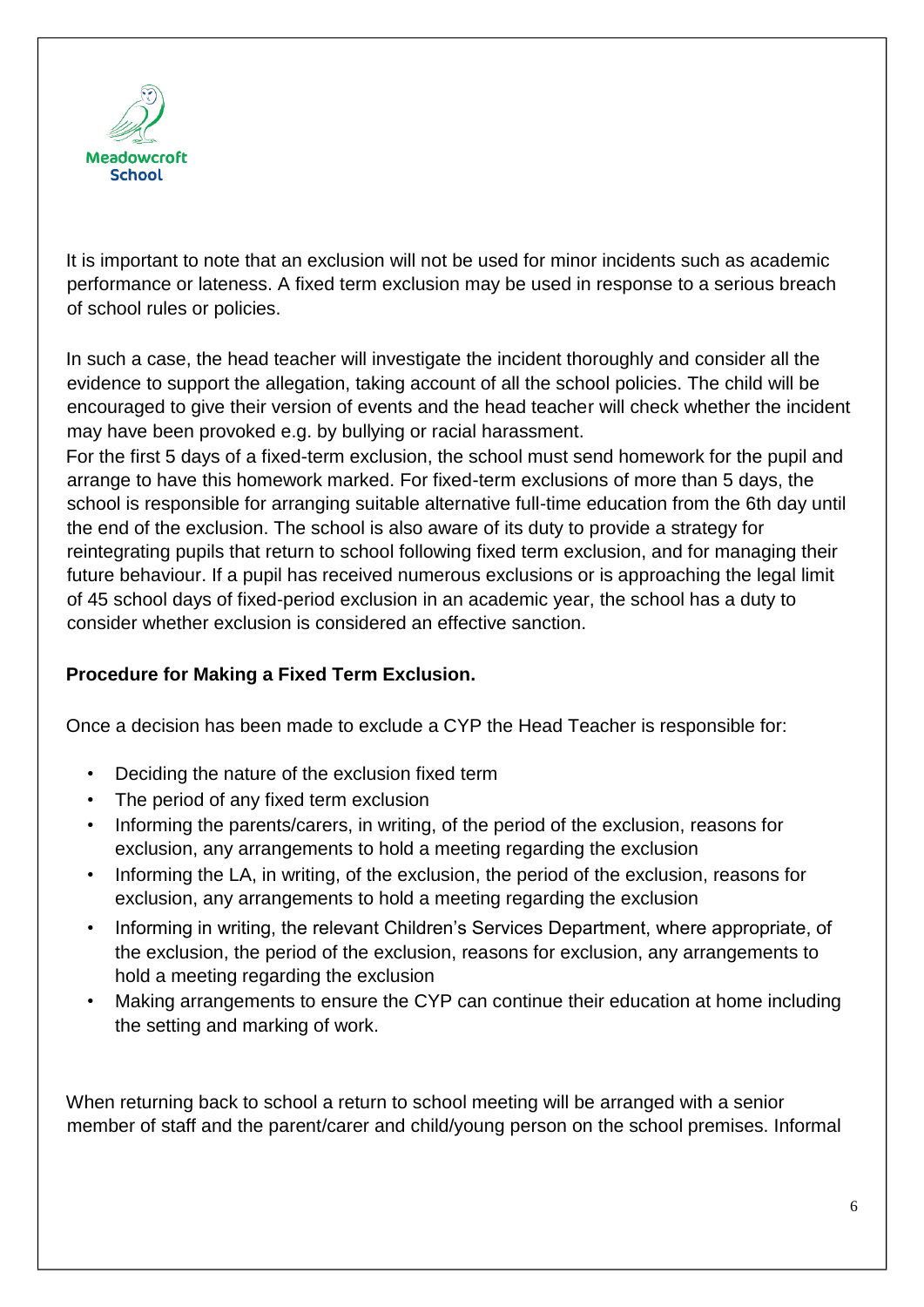

exclusions such as sending a child home to "cool off" are unlawful, regardless of whether they occur with the agreement of parents. Any exclusion of a pupil must be regardless of whether they occur with the agreement of parents. Any exclusion of a pupil must be formally recorded.

## **Permanent Exclusions:**

In excluding a CYP permanently, the school is acknowledging that it has exhausted all available strategies for dealing with that CYP. Hence, it should normally be only used as a last resort.

There are, however, circumstances where a CYP may be permanently excluded for a first or one off offence. These could include:

- Where there has committed actual or threatened violence against another CYP or member of staff
- Sexual misconduct
- Supplying an illegal drug. (*This should take account of how far the CYP might have been vulnerable to pressure and/or bullying from peers and/or others. However, where it is clear that drugs have been supplied for profit or repeated use has taken place on the premises then this constitutes both a serious breach of school rules and a danger to other CYPs and as such justifies a permanent exclusion).*
- Carrying an offensive weapon

The decision to exclude either permanently or for a fixed term should be based upon:

- Evaluating the YP's capacity to understand the consequences of their actions, based on our understanding of their Learning Disabilities, Difficulties, Mental or Physical Health
	- A consideration of all the relevant facts and such evidence as may be available to support the allegations made, taking into account the school's behaviour and equal opportunities policies.
	- A review of the CYP's version of events
	- Checking whether the incident may have been provoked, for example by racial or sexual harassment
	- A consultation with any other relevant parties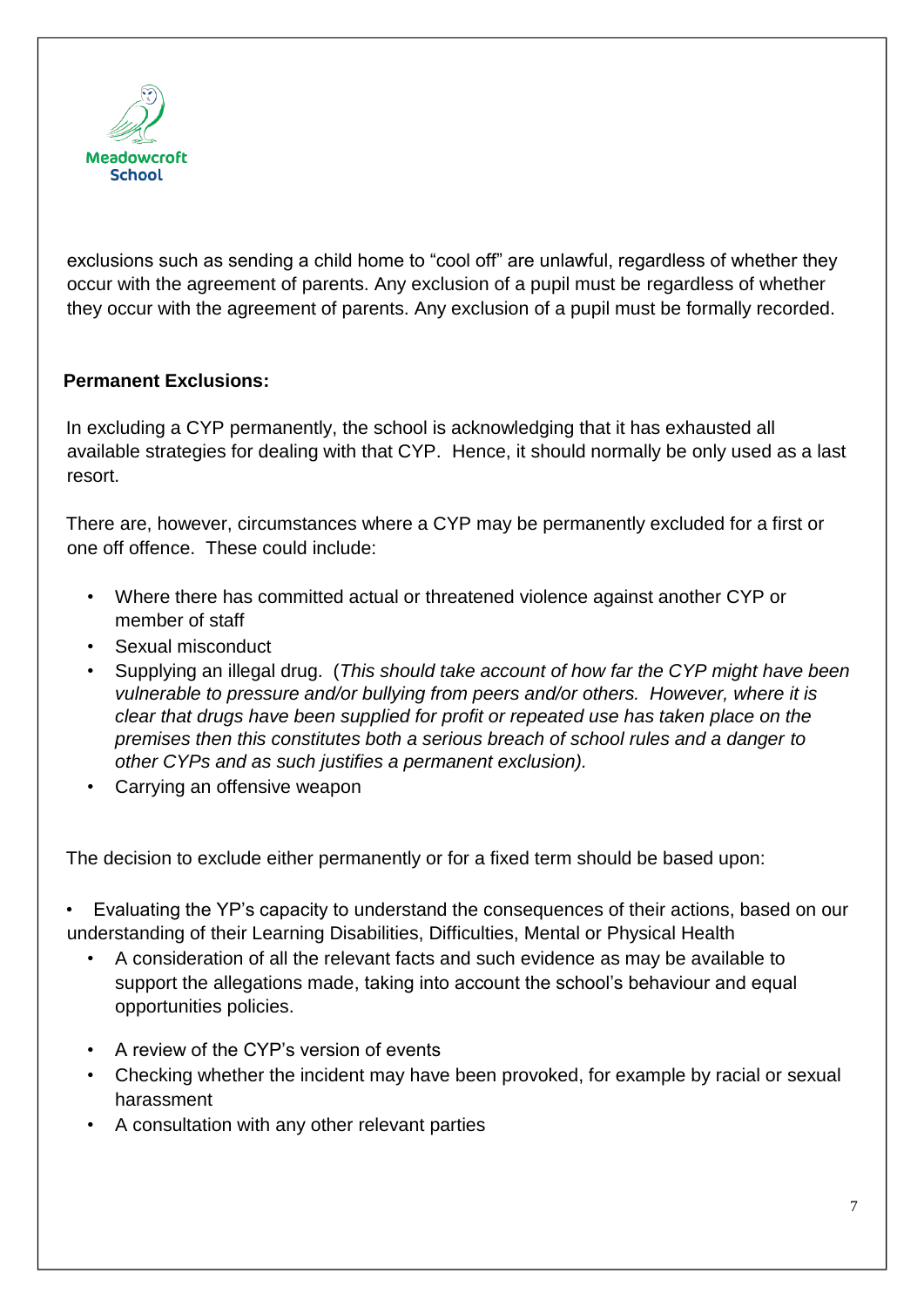

A CYP may be excluded for behaviour outside school if there is a clear link between the misconduct in question and the promotion of good behaviour and discipline in the part of the schools' CYPs.

Once a decision has been made to exclude a CYP the Head Teacher is responsible for:

- Deciding the nature of the exclusion either fixed term or permanent
- The period of any fixed term exclusion
- Informing the parents/carers, in writing, of the period of the exclusion, reasons for exclusion, any arrangements to hold a meeting regarding the exclusion
- Informing the LA, in writing, of the exclusion, the period of the exclusion, reasons for exclusion, any arrangements to hold a meeting regarding the exclusion
- Informing in writing, the relevant Children's Services Department, where appropriate, of the exclusion, the period of the exclusion, reasons for exclusion, any arrangements to hold a meeting regarding the exclusion
- Making arrangements to ensure the CYP can continue their education at home including the setting and marking of work.

#### **Note:**

Where the break of school rules has led to the involvement of the police, the Head Teacher will need to consider the period of any exclusion in terms of:

- 1. How far a return to school whilst investigations are ongoing could affect the effectiveness and outcomes of the investigation
- 2. How far a return to school either during or after ongoing investigations could affect the education of other CYPs

Where it is believed that an early return could impact on either (1) or (2) above the CYP should remain at home with the school making arrangements for the CYP's education to continue.